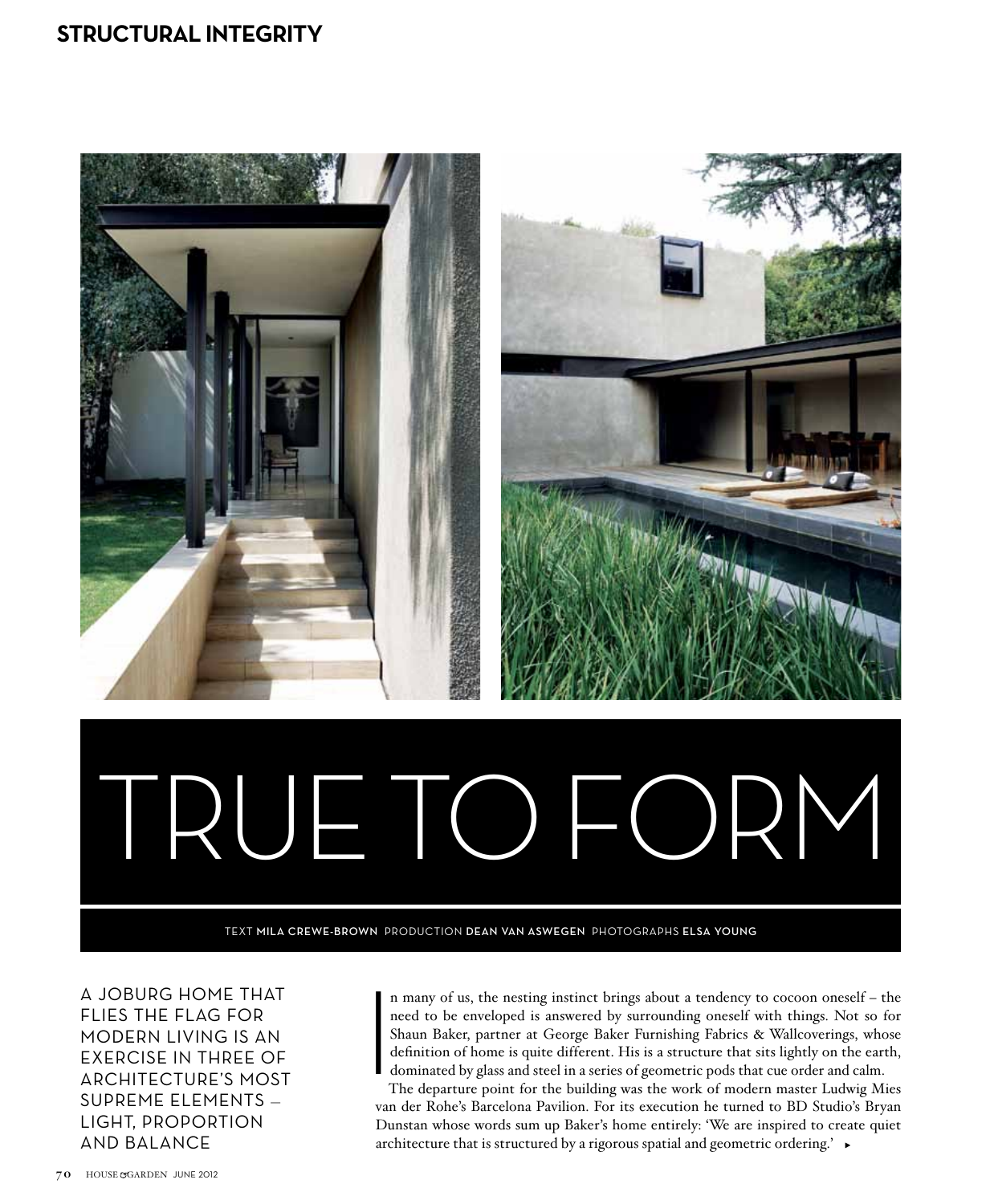Picture windows of grand proportion frame the views from the bedroom and library below<br>OPPOSITE PAGE FROM LEFT At the entrance, through a garden of columns, a photograph by Dook greets the onlooker; neatly structured lines set the tone both inside and out

june 2012 house garden 000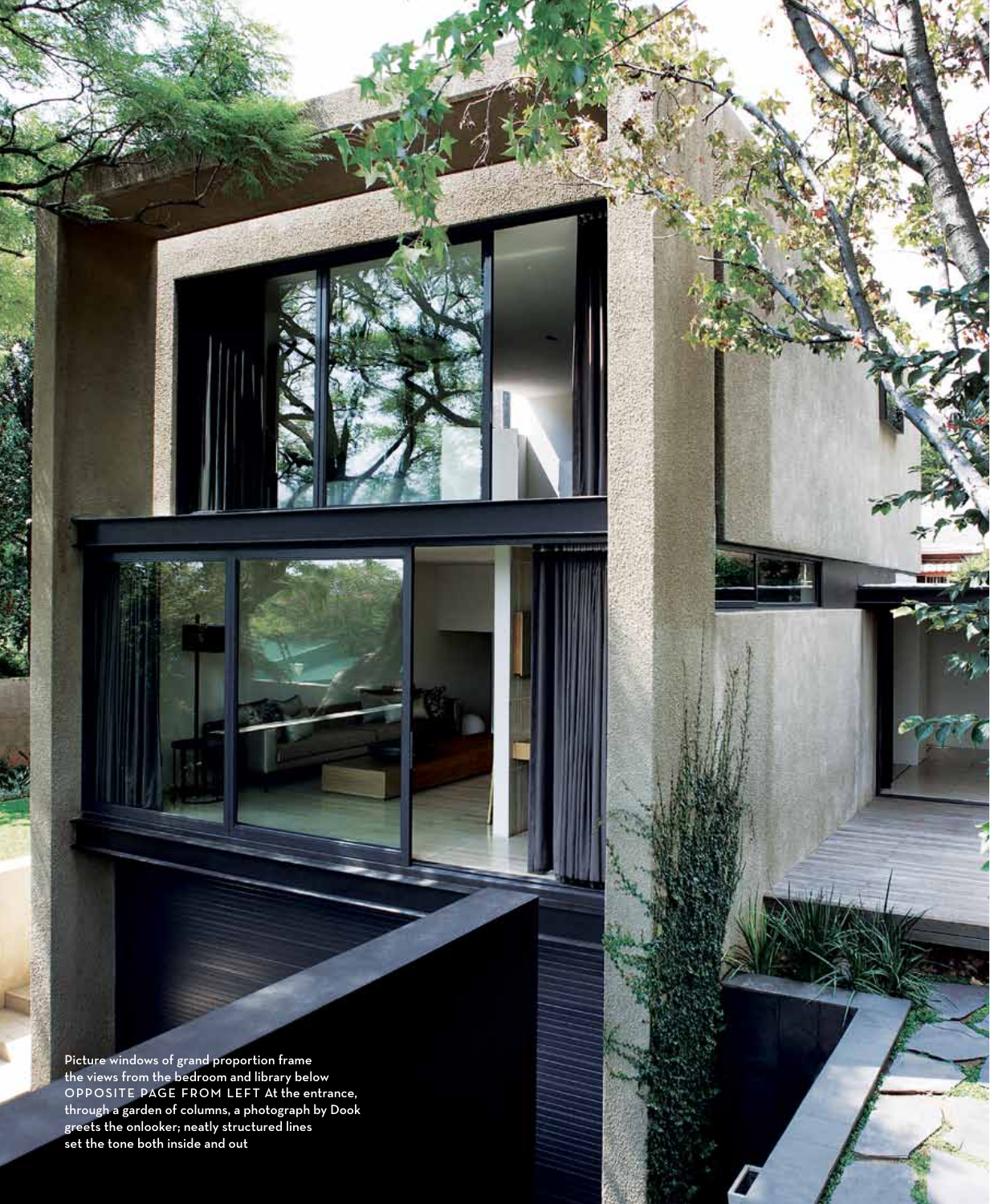

Designed around the pre-existing trees on the plot, the property is an 'L'-shape, which hems in a self-sustaining garden, wide deck of balau and an elongated sliver of a swimming pool. In the most elemental of gestures, the landscaping comprises a solid block of irises, which are left to turn with the seasons. The transition between inside and out is automatic, with no curtains or blinds to contain the interior. 'That way,' says Baker, 'you don't shut out the light or the world outside.'

## Embracing the Elements

But how does one decorate a space such as this? According to Baker, you don't. 'The architecture lead the interior,' he explains. At the point of intersection between dark and light, rough and refined, plain and detailed, a sense of balance has been achieved that is ultimately soothing. Within its ultra-modern casing of seamless surfaces, the interior finishes are organic and tactile, from the warmth of smoked oak to George Baker linens in an array of earthy hues that evoke nature's palette.

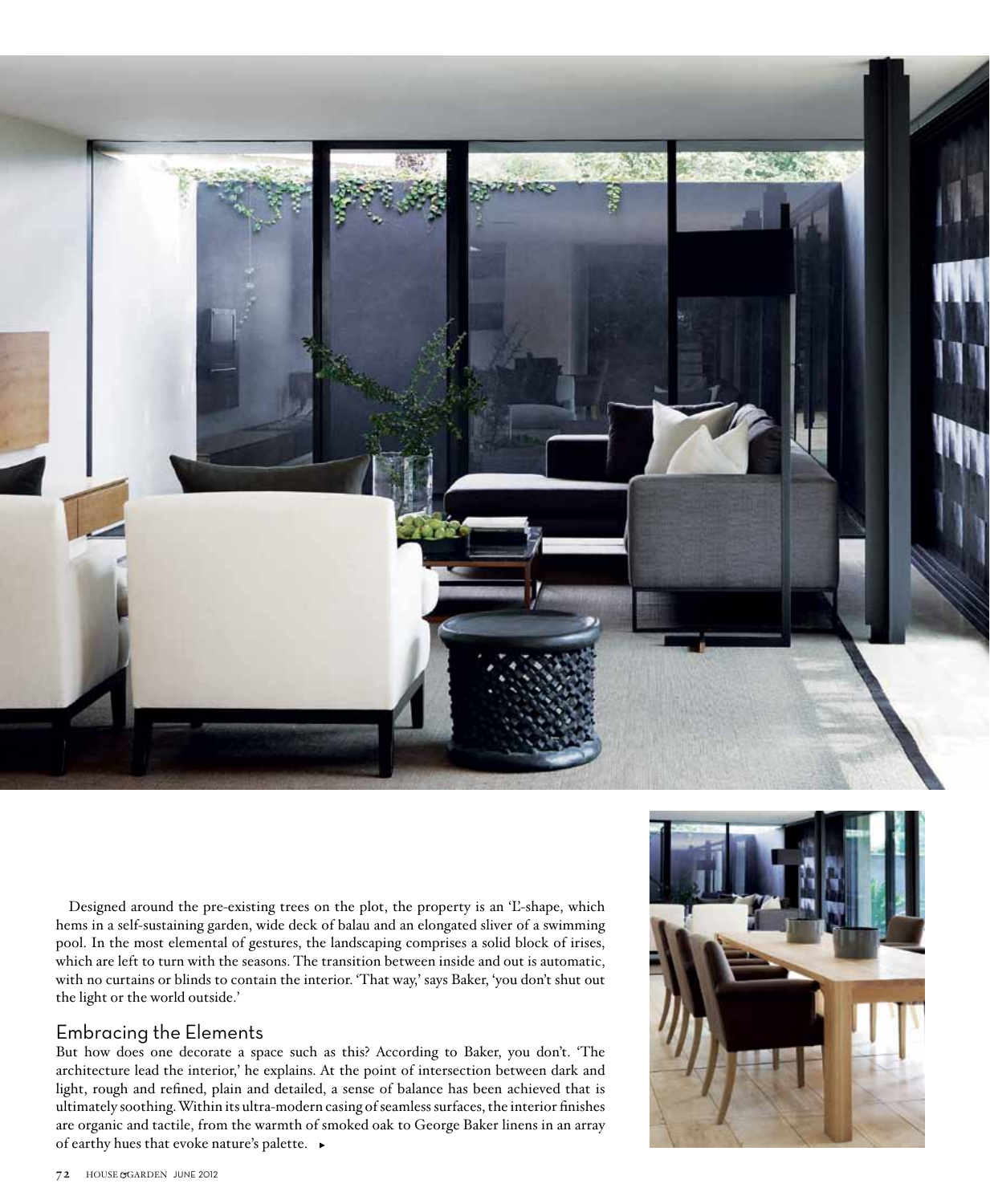

clockwise from to p left Without window treatments, the living room traps natural light all year round; in a spectrum of greys, subtle variations in texture create visual harmony; the uncomplicated lines of a Tonic coffee table are synchronised by a contemporary sofa from Mezzanine Interiors; the oak dining table and chairs are from The Private House Co C



WITHIN ITS ULTRAmodern casing of seamless surfaces, the interior finishes are organic and tactile, from the warmth of smoked oak to linens in an array of earthy hues that evoke nature's palette



june 2012 house garden 73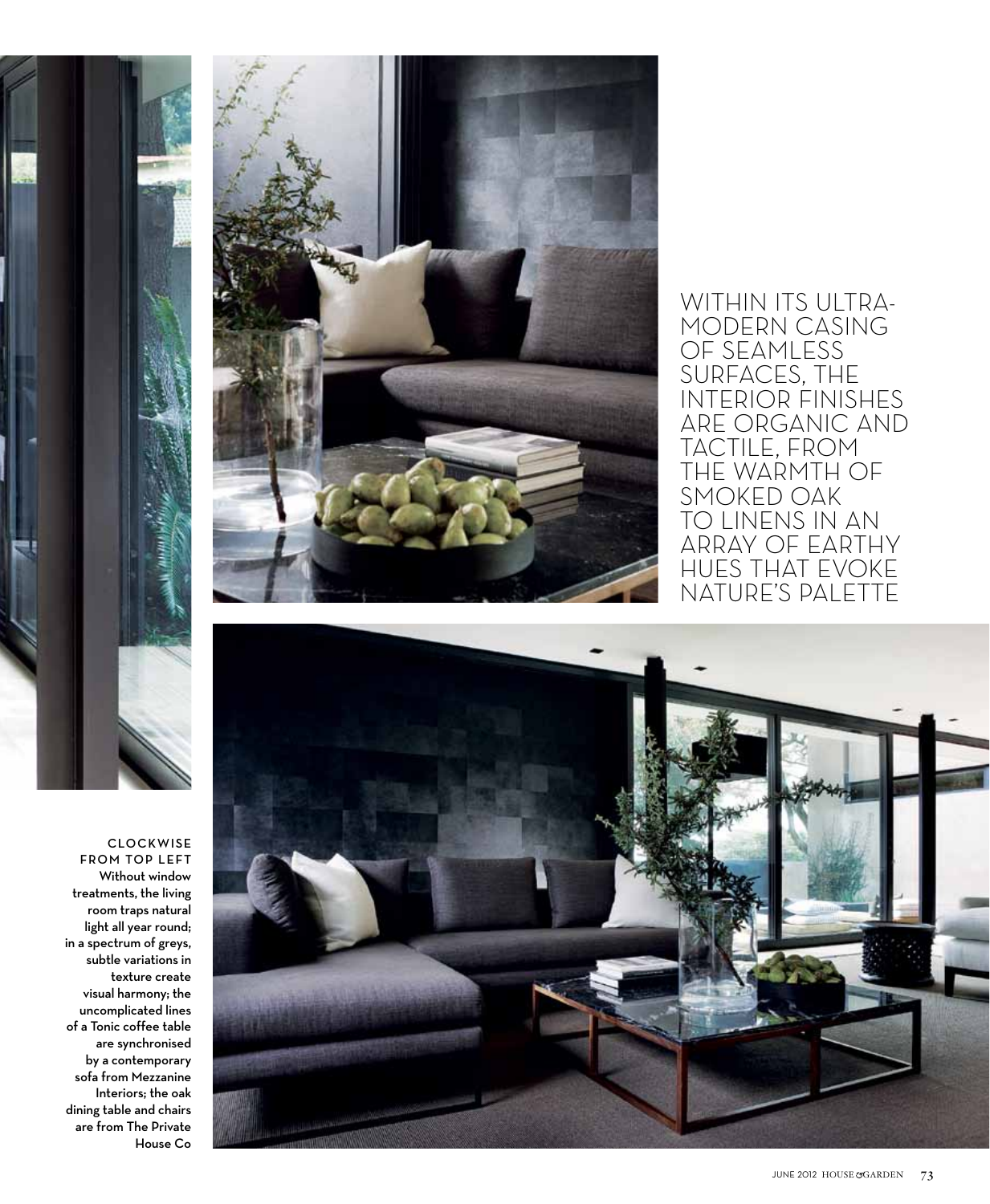The smoked-oak staircase infuses the space with organic warmth and Baker's horse-riding saddle serves as sculpture draped over a beam OPPOSITE PA FROM TOP Up in the trees, the bedroom is an understated mix of George Baker linens against a white backdrop; Baker and his business partner Mandy Griffiths